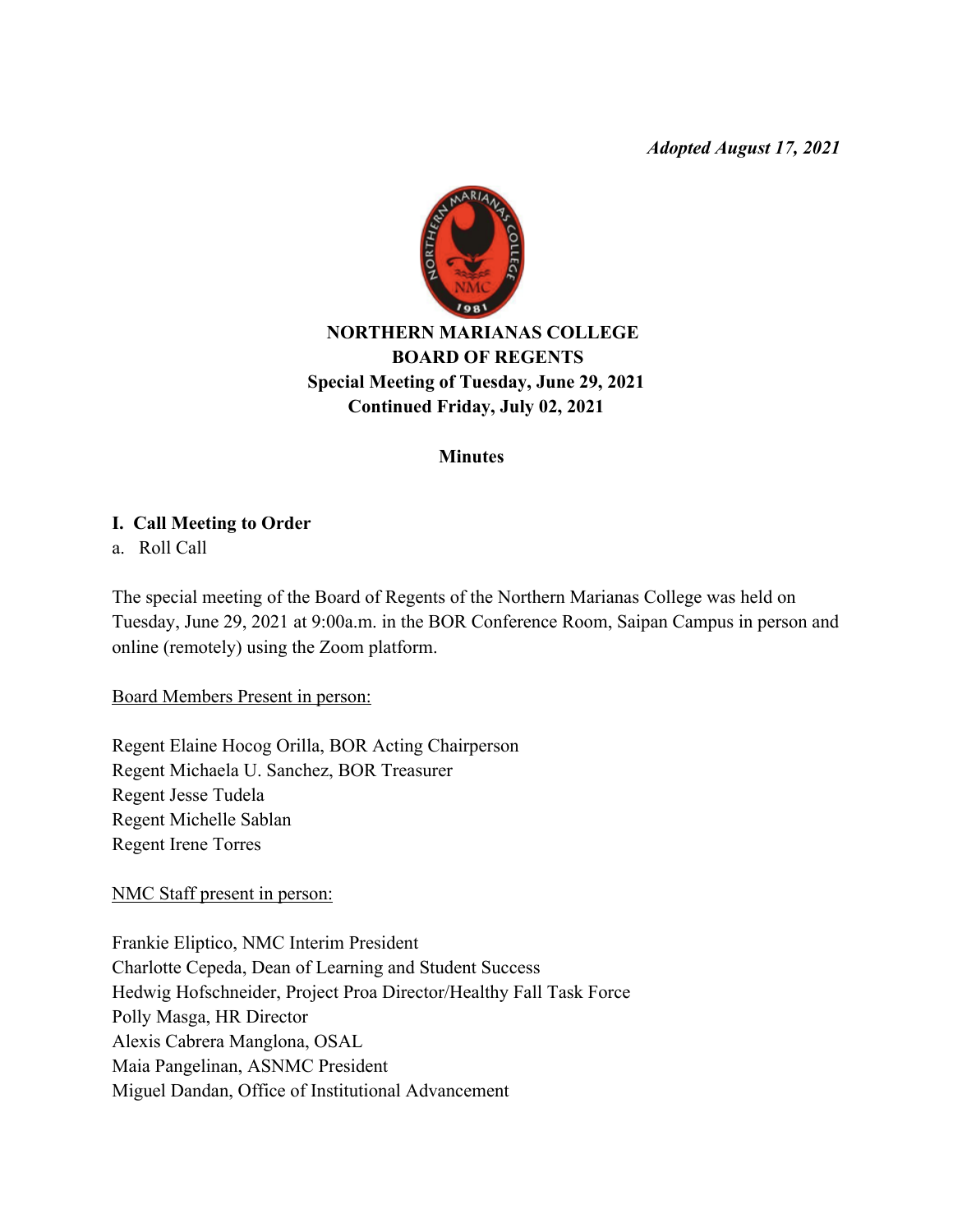Casey Hulicangan, Office of Institutional Advancement Helen B. Camacho, Board Secretary (Recorder)

### Present Via Zoom:

David J. Attao, Chief Financial Officer Geri Rodgers, Assessment Specialist Dr. Randy Yates, Faculty Eric Johnson, Faculty Roman Tudela, Human Resource Wilfredo Abu, Chief Accountant

b. Review and Adoption of Agenda

**Action:** Regent Torres motioned to adopt the agenda, seconded by Regent Sanchez. All members voted yes, the motion carried. The agenda is adopted.

II. Public Comment Period: Individuals may verbally testify on items on the agenda during the Public Comment Period. Testifiers are requested to limit their comments to five (5) minutes. Written comments are also accepted. - There were no public comments received.

III. Old Business

None.

Acting Chairperson Orilla informed the board that in today's meeting, the college is bringing forward the COVID-19 Vaccination Plan for the board's review and endorsement. Regent Orilla also thanked everyone who has been instrumental in putting this plan together.

IV. New Business

a. COVID-19 Vaccination Plan

Frankie Eliptico, NMC Interim President shared with the board members that the college will be sharing some information about an initiative that the college is proposing with regard to vaccination for students. He also thanked Interim Vice-President Charlotte Cepeda and Hedwig Hofschneider, Project Proa Director, for putting together the presentation. A powerpoint presentation was shared with the board members highlighting the vaccination plan: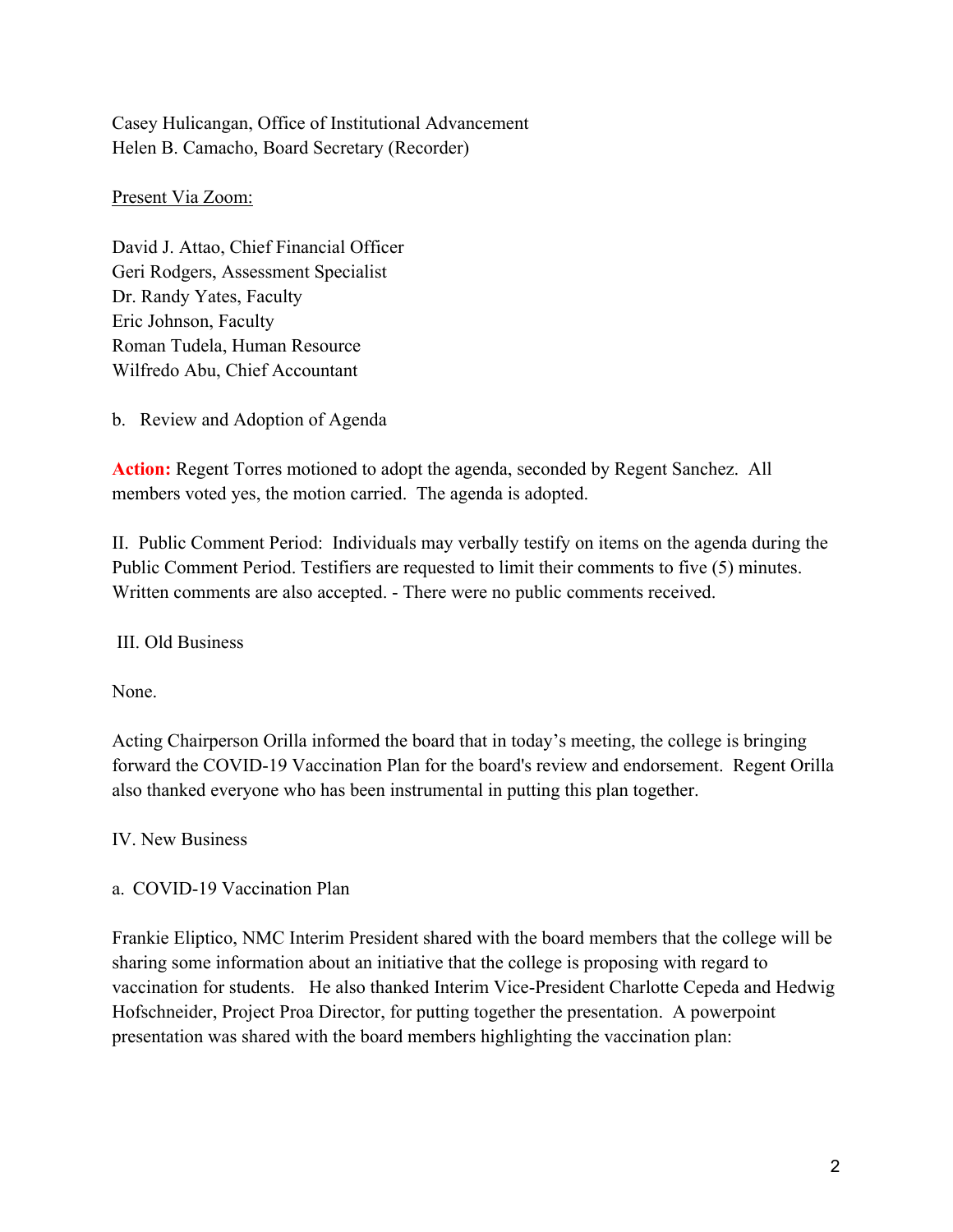- 1) Present NMC's recommendation for requiring students who plan on attending face to face classes to receive the COVID-19 vaccination for the Fall 2021 semester.
- 2) Receive endorsement of NMC's Vaccination Plan by the NMC Board of Regents.
- 3) Recommendation: All students enrolled in face-to-face courses for Fall 2021 be fully vaccinated for COVID-19; Medical exemptions will be granted; Students that opt out of the vaccination (and are not eligible for an exemption) can take courses virtually online.
- 4) Purpose of Recommendation: Ensure the health and safety of all students, faculty and staff from COVID-19 while on campus; Open up the campus for students to return; Achieving Herd Immunity in the CNMI; WASC approval for online learning to expire at the end of 2021; and to increase classroom face to face caps.
- 5) Some data shared
- 6) Additional Recommendations: Masks will still be vaccinated on campus; social distancing requirements and protective barriers will be lessened or removed; new classrooms will be approved by the CNMI Governor's COVID-19 Task force.
- 7) Colleges requiring the COVID-19 Vaccine: 562 colleges currently require student vaccination for COVID-19 for Fall '21 as of June 25, 2021.

IP Frankie introduced Maia Pangelinan, ASNMC President. Maia was present to share some student insight and give a student perspective about the vaccination requirement for students.

Maia Pangelinan, ASNMC President was present to address the board and share the student perspective. She indicated that students are really happy to be back on campus and the vaccination plan will add another layer of comfort for students.

In response to Regent Torres's inquiry if there will be a plan for faculty and employees, IP Frankie said that an employee initiative is forthcoming. The college is hoping to reach full immunity as we are currently at eighty percent.

Regent Tudela mentioned that there is an immunization form requirement. All the vaccination records are with the immunization office and it is his understanding that part of the requirement requires that the form be picked up in order for the provider to be able to complete the form.

Regent Sanchez motioned to recess the meeting for July 02, 2021 at 9:00a.m for more research on the COVID-19 Vaccination Plan, seconded by Regent Torres. All members voted yes, the motion passed. Meeting ended at 9:39a.m. The meeting is in recess.

V. Executive Session (At any time during the scheduled meeting of the Board of Regents may be required to enter into executive session to discuss matters deemed privileged and confidential).

a. Legal Matters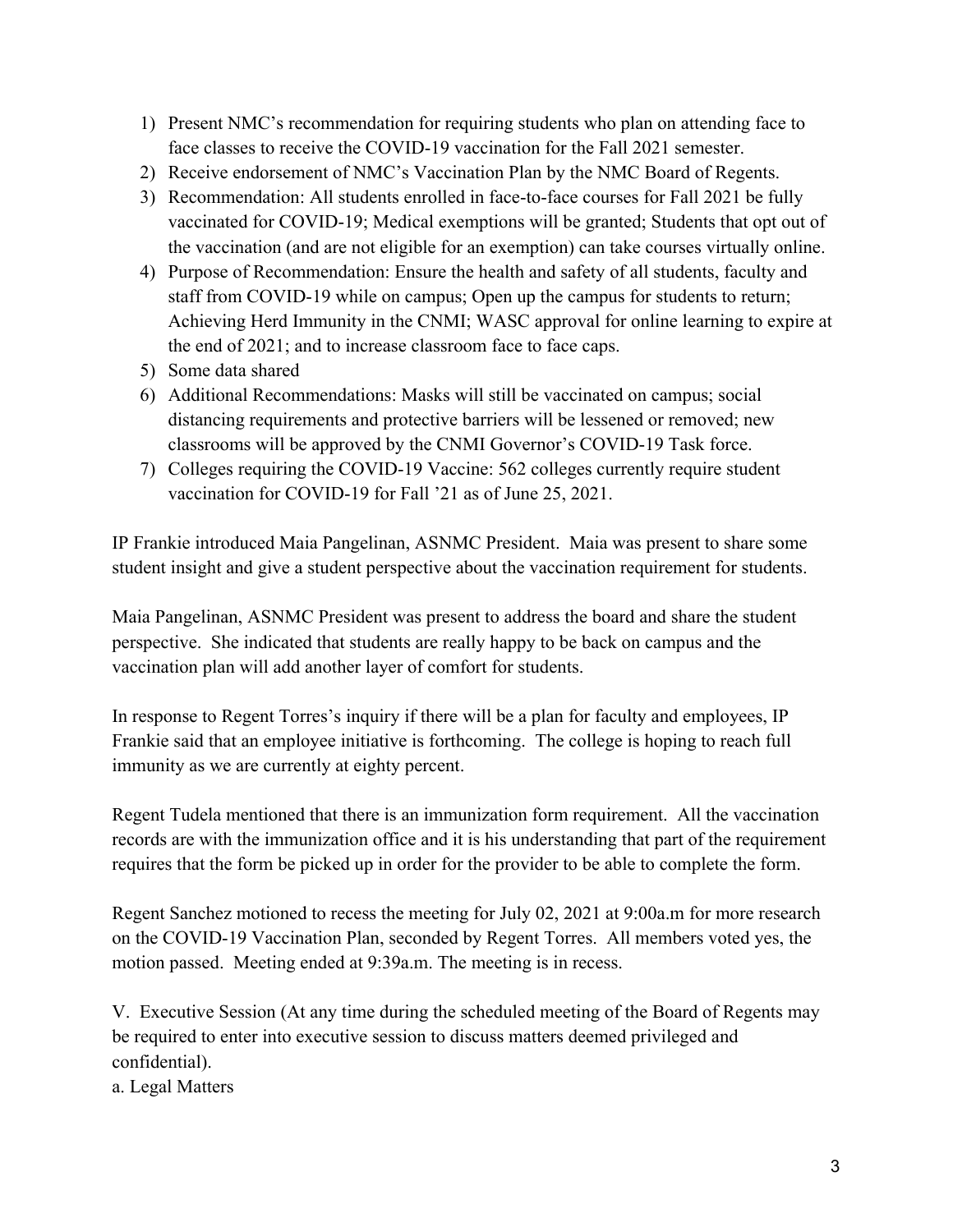#### b. Personnel Matters



## **NORTHERN MARIANAS COLLEGE BOARD OF REGENTS' Special Meeting of Tuesday, June 29, 2021 Continued Friday, July 02, 2021**

### **Minutes**

### **I. Call Meeting to Order**

a. Roll Call

The continuation of the June 29, 2021 special meeting of the Board of Regents of the Northern Marianas College was called back to order on July 02, 2021 Conference Room, Saipan Campus in person and online (remotely) using the Zoom platform.

Board Members Present in person:

Regent Elaine Hocog Orilla, BOR Acting Chairperson Regent Michaela U. Sanchez, BOR Treasurer Regent Jesse Tudela Regent Michelle Sablan Regent Irene Torres

#### NMC Staff present in person:

Galvin Deleon Guerrero, NMC President Frankie Eliptico, Vice-President of Administration and Advancement Charlotte Cepeda, Interim Vice-President of Learning and Student Success / Dean of Student of LSS Hedwig Hofschneider, Project Proa Director/Healthy Fall Task Force Polly Masga, HR Director Alexis Cabrera Manglona, OSAL Director Helen B. Camacho, Board Secretary (Recorder)